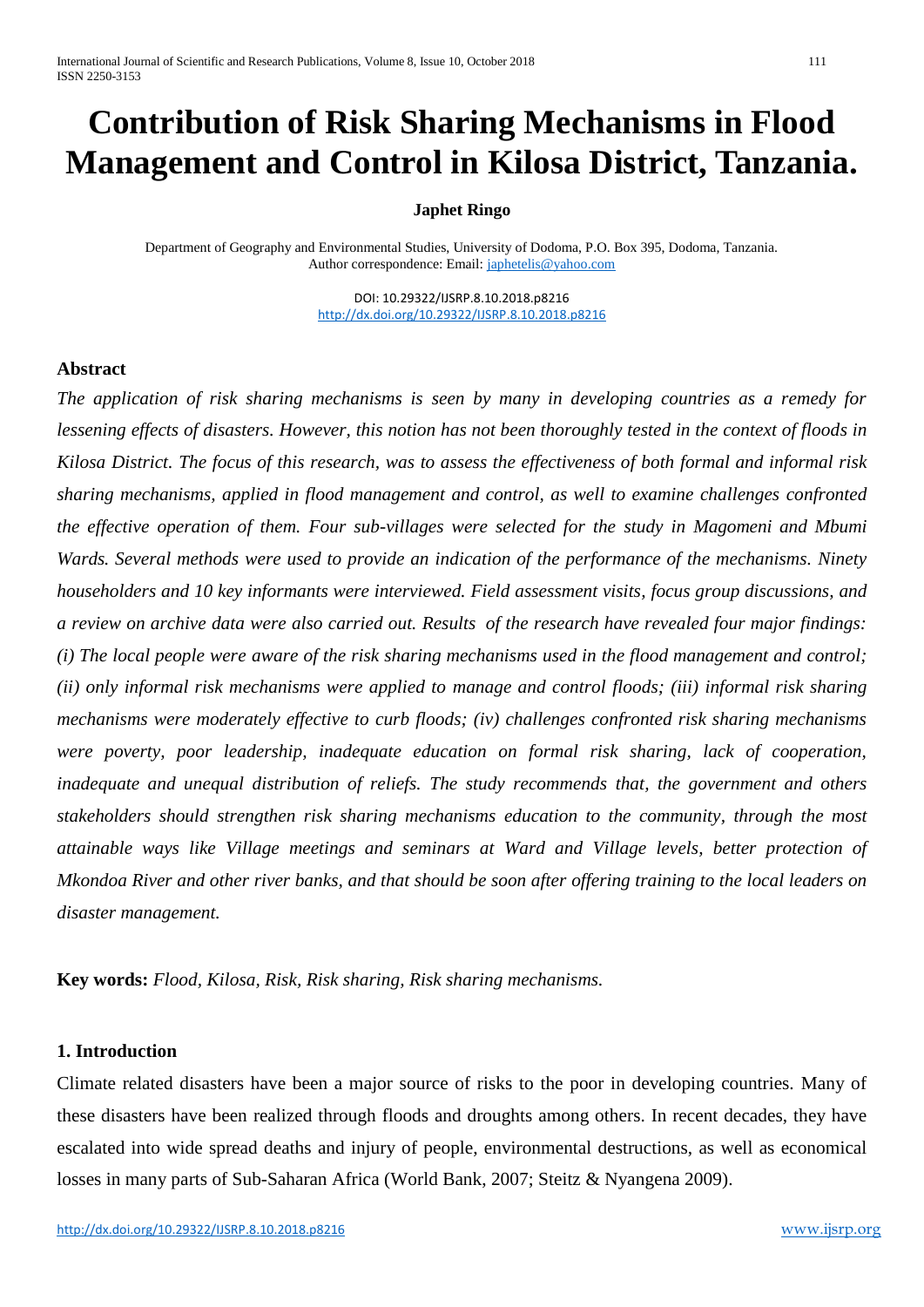Of these disasters, floods have been the most frequent and devastating with the most frequently recorded destructive events, which accounted for almost 30% of the world's disasters each year (Julie, 2008). The frequency of floods, has been increasing faster than any type of disaster in the planet (Noralene & Rajib, 2008; World Meteorological Organization, 2011). This situation has been caused by the increasing pressure on uncontrolled urbanization, deforestation, and climate change (Bates *et al.,* 2008; Intergovernmental Panel on Climate Change, 2012).

Efforts to reduce human, social, economic, and environmental losses due to floods have been noted to be difficult to achieve, with projections of more intense and frequent floods. Stern's Review estimated that, if no action taken to mitigate floods, damages could cost up to 20% of the global Gross Domestic Product. Failure to implement control measures, could also compound the situation (Stern, 2007).

Moreover, there is a growing recognition that control measures should go hand in hand with flood risk reduction strategies, which aimed to reduce vulnerability and minimize threats to human. Flood risk reduction strategies, are also critical to reduce risk and vulnerability to natural and related technological and environmental hazards. Control measures aims at moderating the adverse effects of floods by reducing vulnerability to flood effects through a wide range of interventions. The use of risk-sharing/transfer mechanisms, is one of the interventions.

Many countries globally, have developed risk sharing mechanisms as tools to manage and control floods. For example, in the United States of America, the Galloway Report produced by the U.S. Interagency Flood Plain Management Review Committee, which was established after the Midwest Floods of 1993 recommended the introduction of cost sharing provisions, for the State and local participation in recovery, response and mitigation activities (Galloway, 1994). In Japan also, the River Law (enacted in 1896, and totally revised in 1964, last amended in 1997) has played an important role in forming the policy for flood management. The River Law assigned the costs related to river administration to the central government for class A rivers, and to prefectural government for class B rivers (Cabinet Office, Government of Japan, 2011).

As for developing countries, especially those in Africa, have been also using risk sharing mechanisms to manage and control floods, though they have been facing challenges in operating them. They are highly vulnerable and the least equipped of all countries to mitigate floods. They have also a limited capacity to spread risk geographically, and their insurance markets are vulnerable to changes in the international markets as well they have underdeveloped non-life insurance markets (Surminski, & Oramas-Dort, 2013).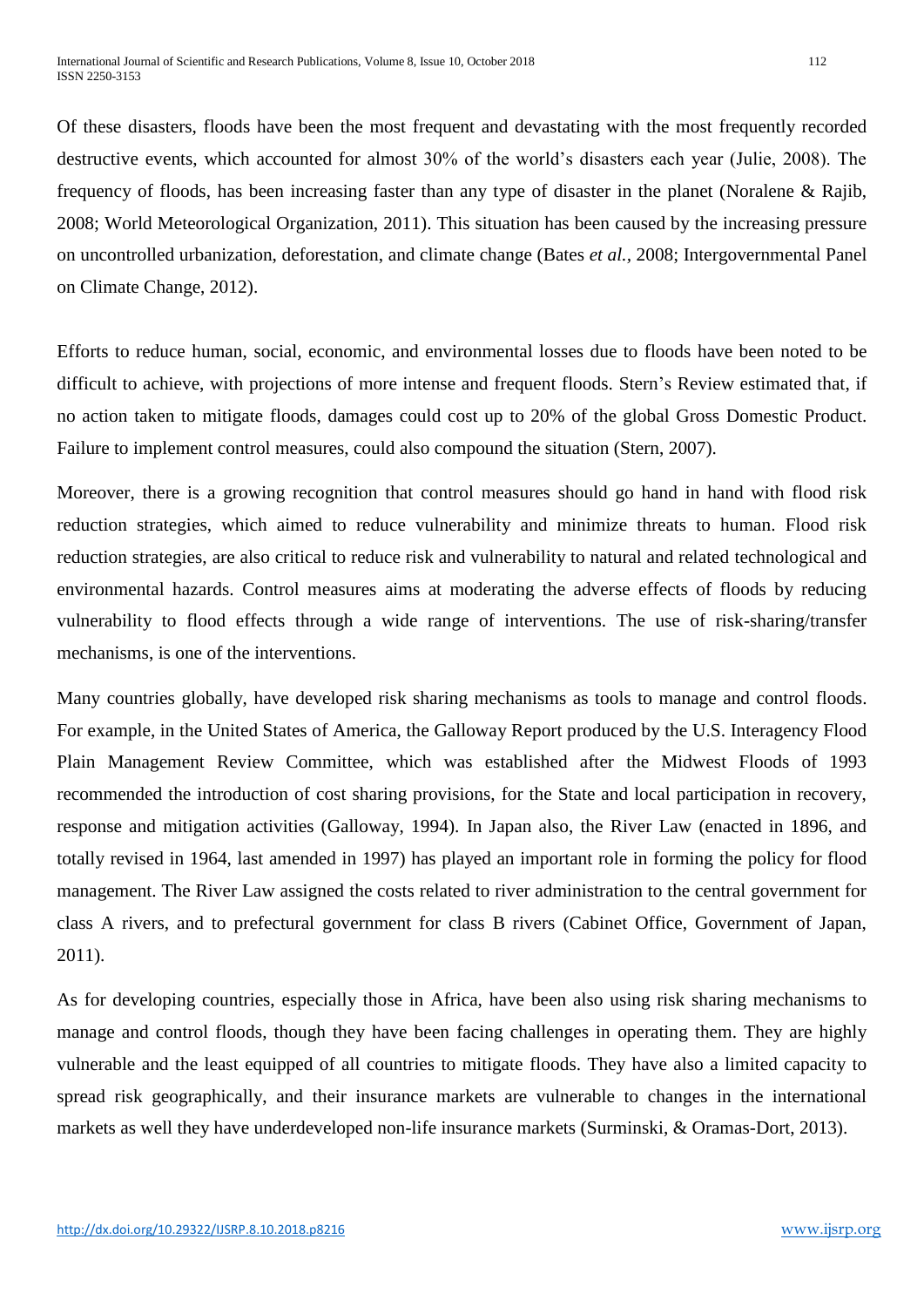Furthermore, they lack financial means for adapting to the adverse effects of floods and the capacity to manage the financial risks from the direct impacts of floods, which threatens sustainable development and poverty reduction strategies (GECHS, 2008).

Regarding Tanzania, Morogoro Region has been among of the regions in the country inundated by floods almost every year (European Commission, 2010). Floods have been destroying infrastructures, farmlands, loss of lives, and displacement of people (*Ibid*).

Kilosa District, has been one of the Districts of Morogoro Region which mostly affected by floods (URT, 2005; Maringo, 2014; Ringo *et al.,* 2016). The District, has been subjected to flooding as river Mkondoa has been swollen and burst its banks inundating many parts of the district. This has been causing havocs to people and properties/infrastructures.

In view of the growing magnitude of the problem and the severity of the consequences associated with floods in Kilosa, the government has been put in place numerous efforts to avert the problem. These included the establishment of the displacement camps (temporary settlements), provision of emergency relief and shelter, and water sanitation services (European Commission, 2010; United Nations Children's Fund, 2013; Ringo, *et al.,* 2016). However, the impacts have been still persisting and in some cases they have escalated. In view of this, therefore, exposition of the extent at which risk sharing mechanisms have been crucial tools to enhance resilience of the flood victims in curbing threats inflicted by floods, is deemed necessary, and this paper is a contribution towards it.

In this paper, risk sharing refers to the allocation of costs of taking risks, encompassing bearing the financial and other costs of flood risk management as well explains the shared responsibility of each stakeholder, within the relevant physical, technical, economic and political contexts. In terms of risk sharing mechanisms, it encompasses methods for spreading both the financial and non-financial burdens exacerbated by floods in a given area, over a specified period.

#### **2. Materials and Methods**

#### *2.1 The study area*

Findings discussed in this study, are based on surveys in four sub-villages of Mbumi (Mbumi A and Mbumi B) and Magomeni (Kiyangayanga, Mbwamaji) which are Wards in Kilosa District (Morogoro Region). Kilosa District is among the Districts in Tanzania where floods have been reported to be on the increase in recent years with devastative havocs on human and properties. The District lies between 6°S and 8°S, and 36°30'E and 38°E, and has semi-humid climate, receiving an average rainfall of 800mm annually while the temperature ranges from 25°C to 28°C (Kilosa District Council, 2010).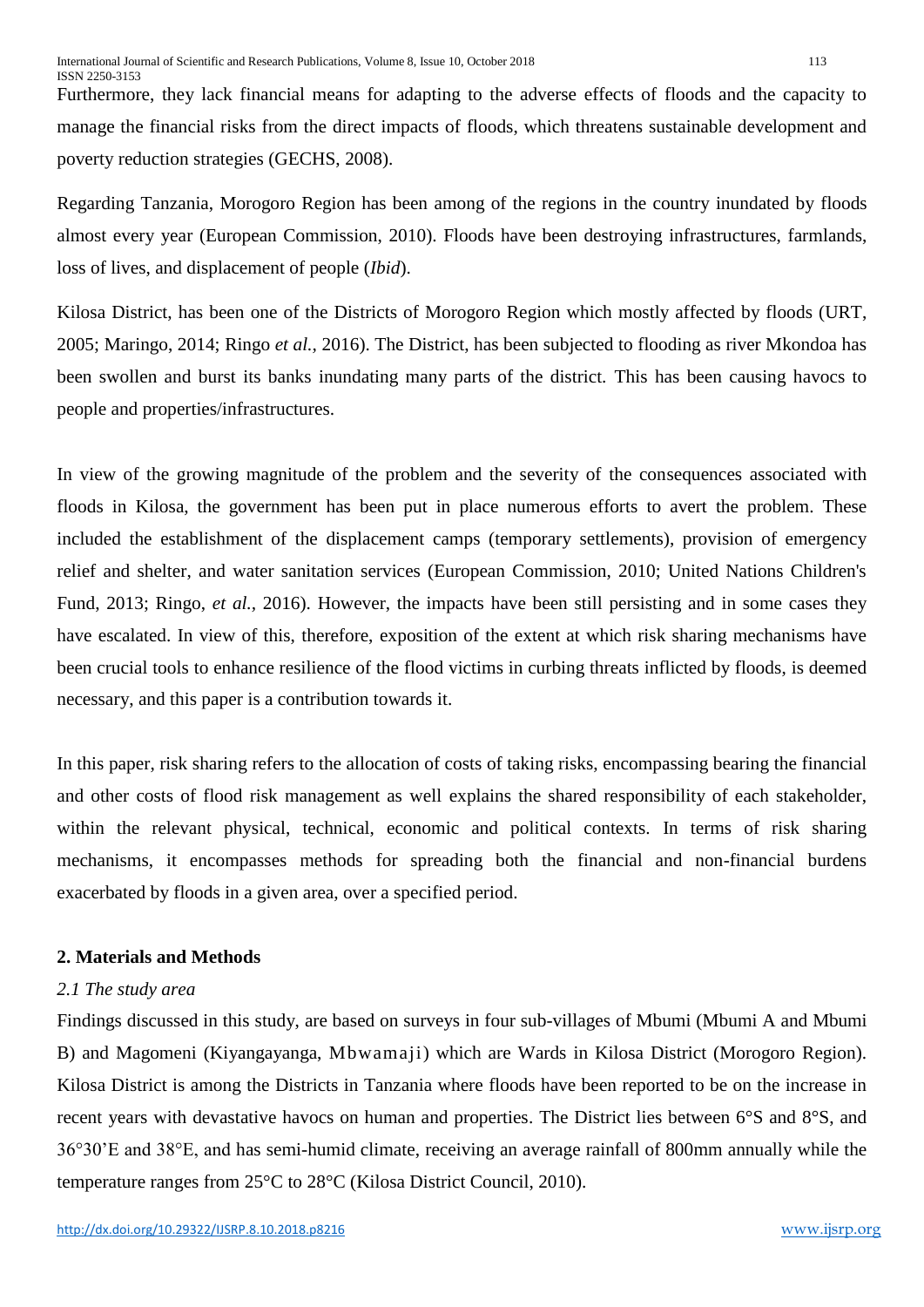The district topographically, is divided into three zones, namely: (i) Flood plain-comprise both flat and undulating plains extending to foothills in the west, with an altitude of almost 550m. Soils are poorly drained, cracking clays in the central parts subjecting to seasonal flooding; (ii) Plateau-situated in the north of the District, with an altitude of 1100m. It has plains and hills and is made up of moderately fertile, welldrained sandy soils which are highly erodible; (iii) Highland-runs from north to the south on the western side of the district, with an altitude of 2200m.

According to URT (2012), the human population of Kilosa District was 438,175 people. Major land uses in the area includes agriculture, wildlife conservation, forest conservation, grazing, and human settlements (Kilosa District Council, 2010).

## *2.2. Data collection*

This study has employed a mix of research methods which include field site visits, key informants interviews, household questionnaires surveys, and focus group discussions. Regarding field site visits, the researcher and field assistants visited the study areas so as to compliment information obtained through other methods of data collection. Issues which were observed were the visible impacts of floods, economic activities, resources available, and types of risk sharing mechanisms.

As for the key informants' interviews, in-depth interviews were held with Kilosa District Disaster Coordinator as well as with Wards and Village Officers. These people were selected because they possessed deep information into the findings. Interviews were guided by the usage of checklists which set up to capture risk sharing mechanisms, the effectiveness of risk sharing mechanisms in flood management and control, and challenges of implementing flood risk sharing mechanisms.

During the survey, focus group discussions furthermore took place. In selecting participants, however, a proportional representation of sex (males and females) as well as age (youths and elders was taken into consideration. Participants provided valuable insights into the findings pertinent to risk sharing measures which were used to tame floods, contribution of the government and other stakeholders in managing and controlling floods, effectiveness of risk sharing mechanism in flood management and control, as well challenges which were associated with the implementation of the mechanisms.

<http://dx.doi.org/10.29322/IJSRP.8.10.2018.p8216>[www.ijsrp.org](http://ijsrp.org/) In addition to focus group discussions, household questionnaire surveys, were similarly used to achieve data. Both open ended and closed ended questions, were administered face to face to 90 respondents in their residents. One field assistant from each Sub-village was used to facilitate data collection. Questionnaires were pretested in each Sub-village to check wording, clarity, lay out, to train field assistants, and to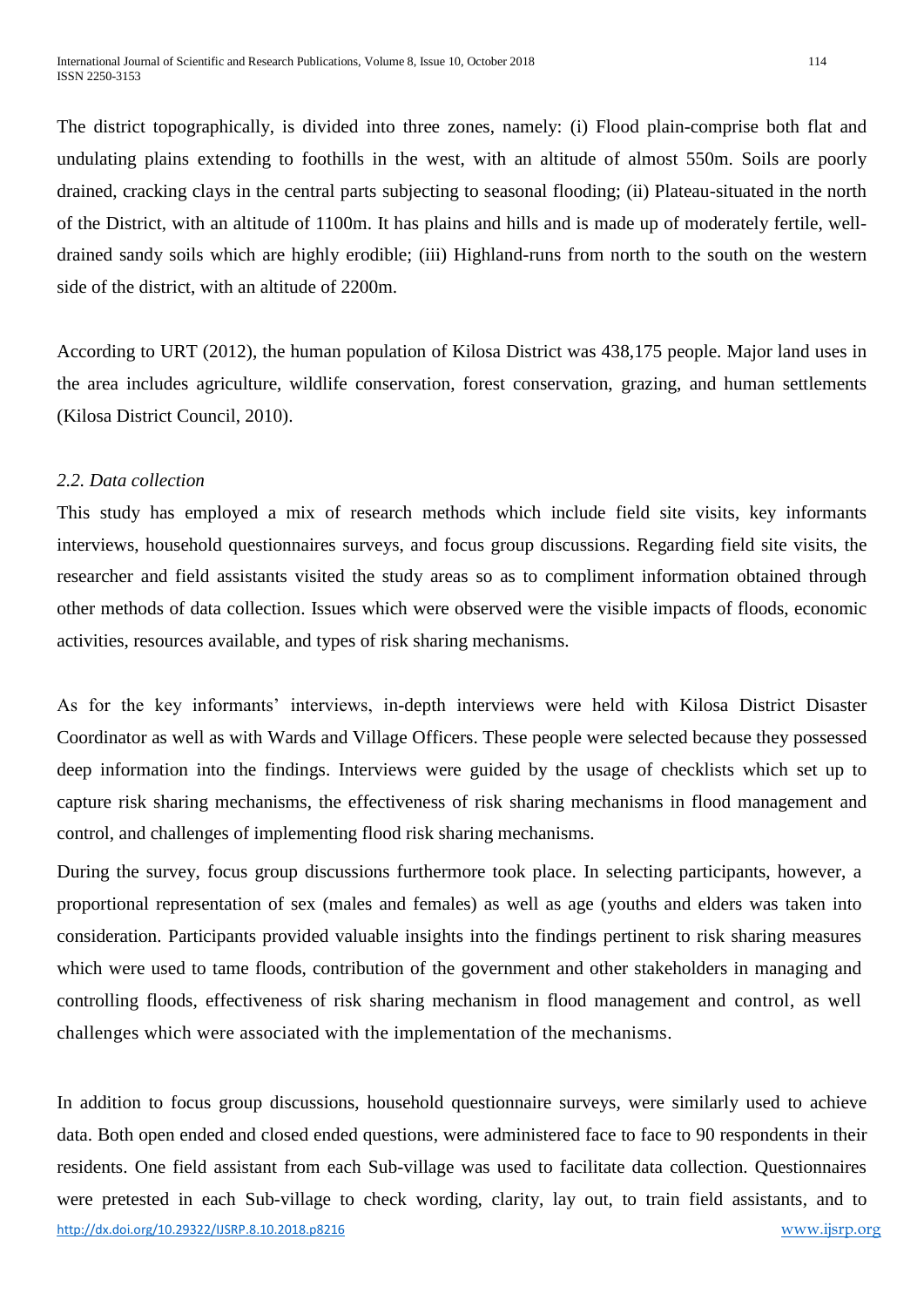familiarize them and the study areas. Issues which were encompassed in the questionnaire were the socioeconomic aspects of the respondents, flood impacts, available flood risk sharing mechanisms, contribution of risk sharing mechanisms in flood management and control, and challenges impeded them.

## *2.3 Data analysis and presentation*

Collected data were coded and summarized which quantitative data were analyzed by using Statistical Package for Social Sciences (SPSS) 16.0 computer program for windows. Thematic data analysis also was used to analyze qualitative data and they were presented in figures and tables.

#### **3. Results and discussions**

#### *3.1 Socio-economic characteristics*

The socio-economic characteristics of the population samples for Kiyangayanga, Mbwamaji, Mbumi A, and Mbumi B, are presented in Table 1&2 below. Almost half of the respondents in the total sample (51%; n=90) were males and 49% were females. This could have arisen by a chance. In terms of marital status, 50% were married, 40% singles, 9% widows, and only 1% divorced (Table 1 below).

| $\cdots$            |                        |                       |       |       |                |                |  |  |
|---------------------|------------------------|-----------------------|-------|-------|----------------|----------------|--|--|
| <b>Sub-villages</b> | Sex of the respondents | <b>Marital status</b> |       |       |                |                |  |  |
|                     | Male                   | Female                | S     | M     | D              | W              |  |  |
| Kiyangayanga        | 55                     | 45                    | 30    | 55    | $\overline{0}$ | 15             |  |  |
| Mbwamaji            | 53.3                   | 46.7                  | 45.7  | 37.1  | 2.9            | 14.3           |  |  |
| Mbumi A             | 50                     | 50                    | 40    | 55    | $\overline{0}$ | 5              |  |  |
| Mbumi B             | 46.7                   | 53.3                  | 45    | 55    | $\overline{0}$ | $\overline{0}$ |  |  |
| Total               | 205                    | 195                   | 160.7 | 202.1 | 2.9            | 34.3           |  |  |
| Average             | 51.25                  | 48.75                 | 40    | 50    |                | 9              |  |  |

**Table 1:** Sex and marital status of the respondents

S=Single, M=Married, D=Divorcee, W=Widow.

As for the ages, less than half of the respondents (46.125%) were aged between 18 and 35 years. This implied that, the economic activities were performed by youths and elders whom were energetic. With reference to education, 41.075% of them had attained primary education and 37.725% secondary education (Table 2 below). This indicated a normal literacy level.

| <b>Table 2:</b> Age and education |           |                        |      |           |                        |    |            |  |
|-----------------------------------|-----------|------------------------|------|-----------|------------------------|----|------------|--|
| Sub-villages                      |           | Age of the respondents |      |           | <b>Education level</b> |    |            |  |
|                                   | $18 - 35$ | $36-59$                | > 60 | <b>NF</b> | PE                     | SЕ | <b>PSE</b> |  |
| Kiyangayanga                      | 30        | 40                     | 30   |           | 50                     | 40 |            |  |

 $T$ **D**  $\mathbf{1}$   $\mathbf{2}$   $\mathbf{4}$   $\mathbf{1}$   $\mathbf{1}$   $\mathbf{1}$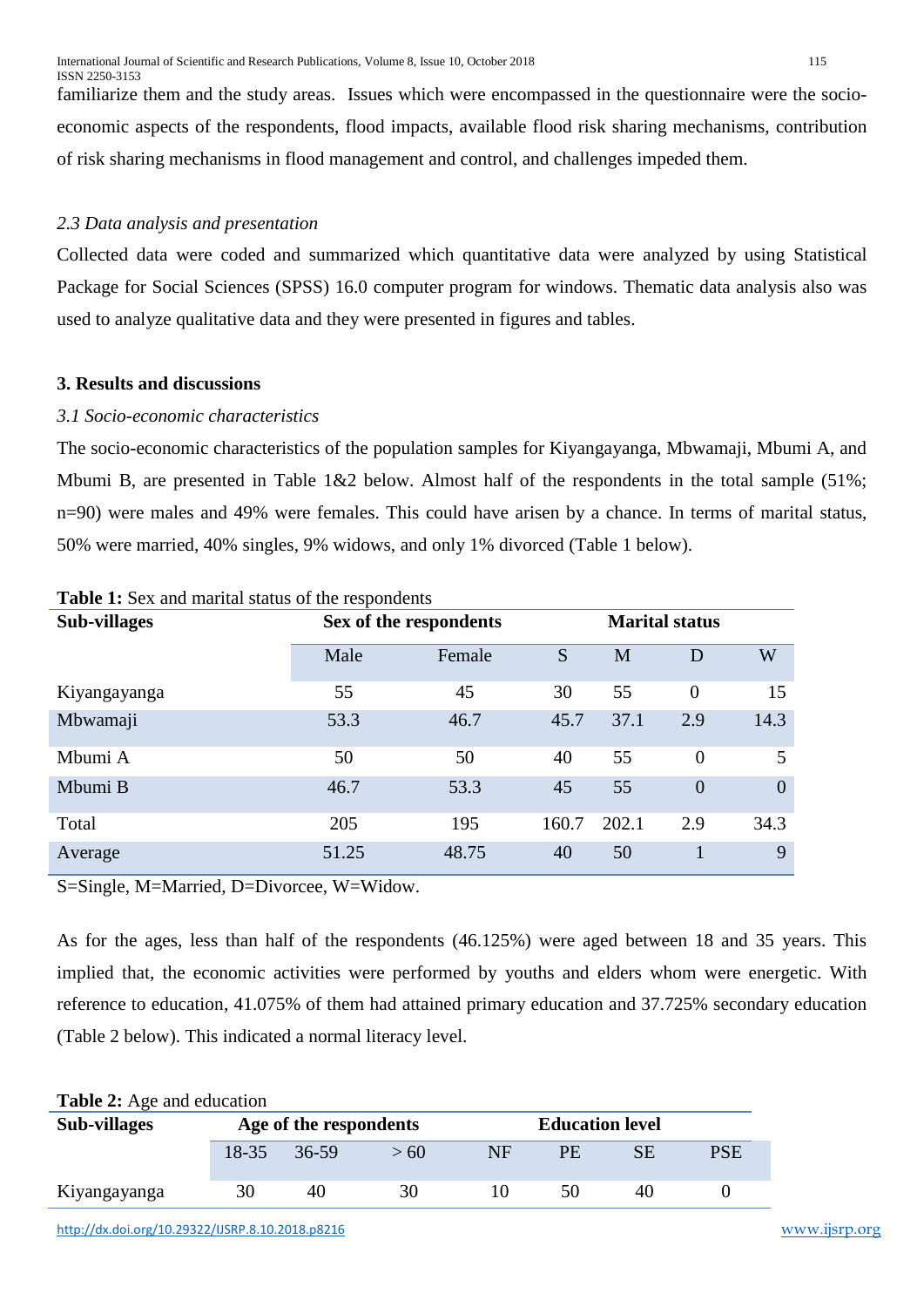| Mbwamaji | 42.9   | 45.7  | 11.4   | 17.1 | 34.3   | 48.9   |          |
|----------|--------|-------|--------|------|--------|--------|----------|
| Mbumi A  | 65     | 15    | 20     | 30   | 40     | 40     | $\theta$ |
| Mbumi B  | 46.6   | 26.7  | 26.7   | 13.3 | 40     | 30     | 0.6      |
| Total    | 184.5  | 127.4 | 88.1   | 70.4 | 164.3  | 158.9  | 0.6      |
| Average  | 46.125 | 31.85 | 22.025 | 17.6 | 41.075 | 37.725 | 1.675    |

NF=Non-formal education, PE=Primary Education, SE=Secondary Education PSE=Post-Secondary Education.

#### *3.2 Risk sharing mechanisms*

Findings have revealed that, all surveyed respondents were aware of flood risk sharing mechanisms. Further to that, all of them have disclosed the presence of informal risk sharing mechanisms, which were used to manage and control floods (Figure 1 below). As for the formal mechanisms, it was found out that, people had no interest of them due to lack of education and poverty. This was supported by the argument of the Head of Kiyangayanga Sub-village during key informants' interview that:

"*We do not have education about insurance and other formal risk sharing mechanisms. We even do not know how they are helpful in halting floods. Even if we would be aware, still poverty would hinder us to use them''.*



**Figure 1:** Risk sharing mechanisms.

Regarding the informal risk sharing mechanisms, it was noted that, they were mostly used because they were cost-effective and easily accessible. They encompassed foodstuff items, temporal shelter services, local money borrowing, and building materials (Table 3 below).

 **Table 3:** Types of risk sharing mechanisms

|                     | <b>Types of risk mechanisms</b> |                 | Informal risks    | mechanisms               |                              |
|---------------------|---------------------------------|-----------------|-------------------|--------------------------|------------------------------|
| <b>Sub-Villages</b> | Formal                          | <b>Informal</b> | <b>Food items</b> | <b>Temporal shelters</b> | <b>Building</b><br>materials |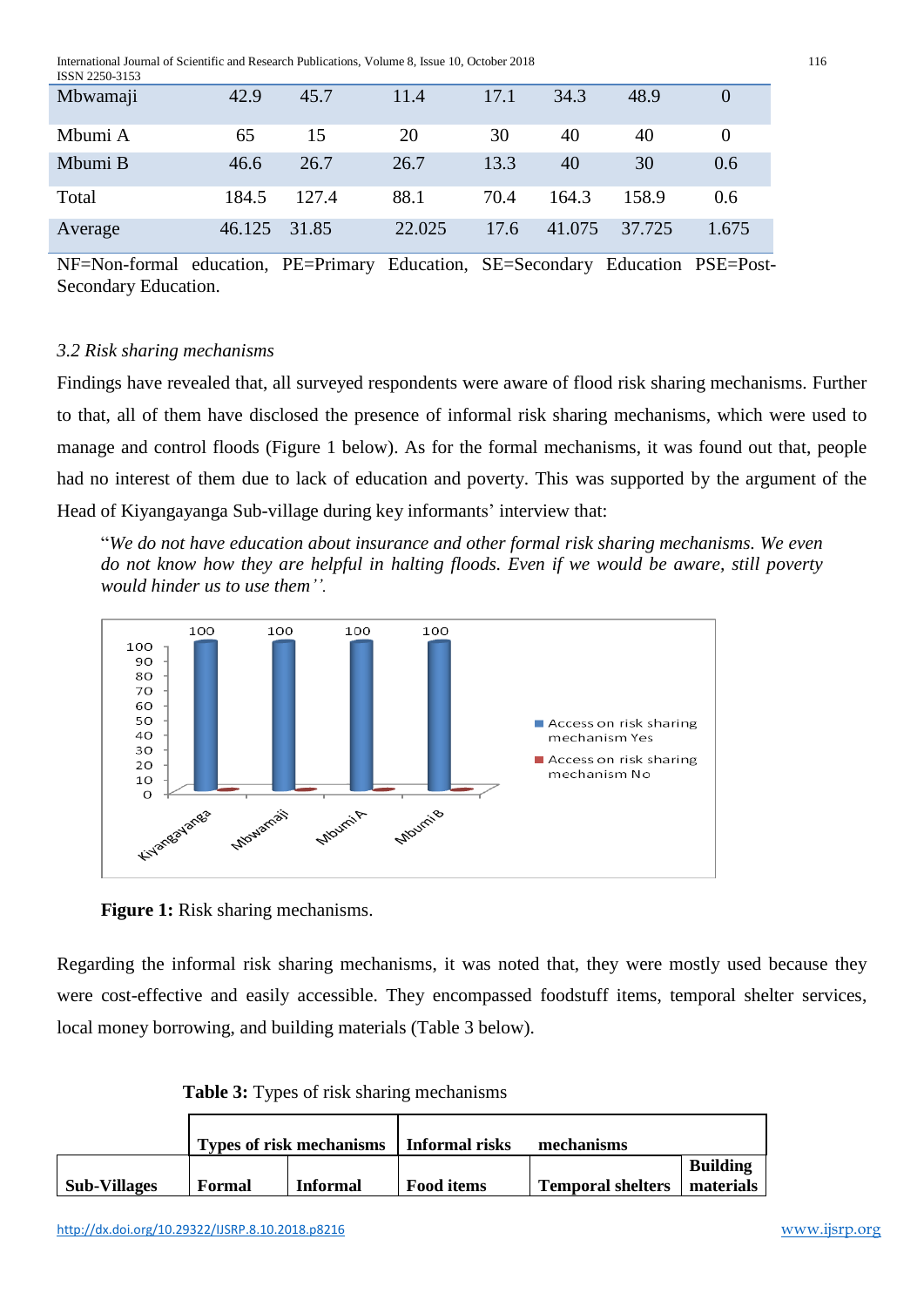International Journal of Scientific and Research Publications, Volume 8, Issue 10, October 2018 117 ISSN 2250-3153

| Kiyangayanga | 100 | 100 |    |    |
|--------------|-----|-----|----|----|
| Mbwamaji     | 100 | ⌒   | 95 |    |
| Mbumi A      | 100 | 55  | 25 | 20 |
| Mbumi B      | 100 | 34  |    | 68 |
| Average      | 100 | 48  | 30 | 22 |

In terms of foodstuff items, 48% of the respondents argued that, they used them to curb food shortage due to floods. Items provided included beans, maize flour, sugar, water guards, and salts among others and they were distributed to flood victims under the supervision of local leaders, in collaboration with stakeholders whom offered them including Red Cross Society, religious institutions (such as SUNNI and Catholic society), private companies (such as CRDB Bank, AL-Saedy Bus Company), individuals as well relatives.

At the village level, findings unveiled that, people in Kiyangayanga had more access to food items than others. This could be due to reasons that, most of them at this Sub-village were poor, a situation which influenced relief providers to concentrate more to them because of the fragile condition which they possessed including lack of basic infrastructures (like resistant houses and roads) and the absence of terraces as well embankments as the researcher observed it during field site visits.

Regarding gender, males were given less foodstuff items than their female counterparts in each Sub-village. More provision of the foodstuffs to females is probably an illustration of the fact that, females in these communities are given priority in issues related to family chores like food issues.

Out of the 30% of the respondents also reported that, temporal shelters were given to the homeless flood victims (Table 3 above), and were accompanied by other items i.e. tents, blankets, mosquito nets, buckets, and jerry cans, water purification tablets, sleeping mats, soaps and mattresses. Stakeholders whom offered these items were World Vision, Islamic Foundation, banks (National Microfinance Bank and CRDB), Al-Saedy Bus Company, Tanzania Social Action Fund (TASAF), Mass Medias (like Star Television, Independent Television and Tanzania Broadcasting Company), United Nations Children's Fund-UNICEF, and the relatives of the flood victims.

The provision of temporal shelters varied across Sub-villages. Of the four Sub-villages, the access to temporal shelters was more in Mbwamaji. This study has found that, this was because Mbwamaji was in one of the areas where floods exacerbated widespread destruction of roads and houses, as the area lacked terraces and other flood control measures. This was revealed by the argument of the Mbwamaji Chairperson who had this to say:

<http://dx.doi.org/10.29322/IJSRP.8.10.2018.p8216>[www.ijsrp.org](http://ijsrp.org/) "*The District Council refused to construct terraces in our area by arguing that, we poses poor houses. So, they can not waste money to prevent biscuit houses"*.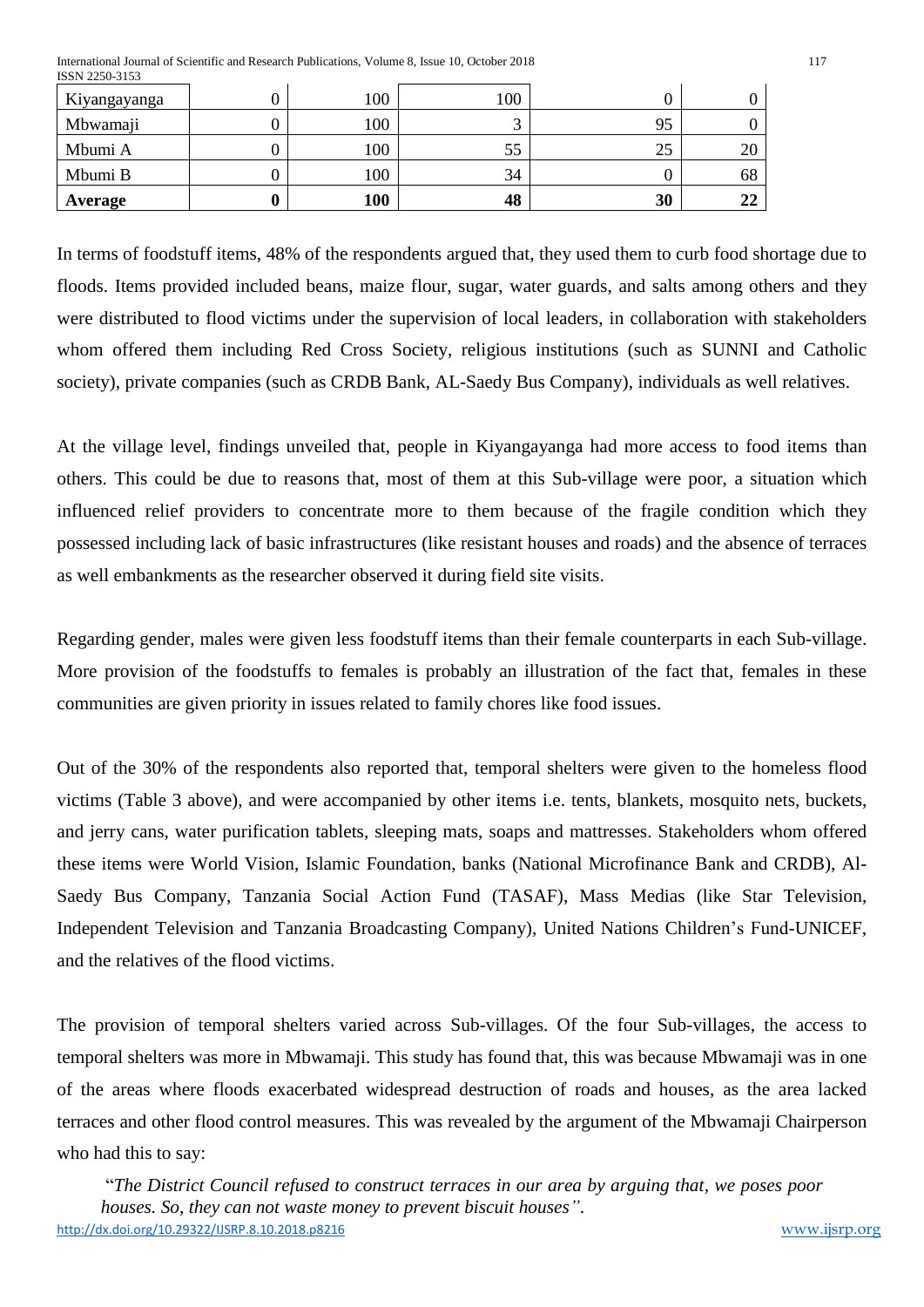Results of the research have revealed that, building materials were similarly provided to flood victims. This was disclosed by 22% (Table 3 above) of the respondents whom stated that, they were provided cement, woods, poles, nails, and iron sheets by different stakeholders (Islamic Foundation, Tanzania People's Defense Forces, Red Cross, World Bank, World Vision, TASAF, Ward, Village and District governments).

Furthermore, it was noted that, people from Mbumi B had more access to buildings materials than other residents, and this could be influenced by the location of this Sub-village, which was geographically close to Kilosa Town. With this background, its residents could have more interactions with institutions at Kilosa Town, hence, influenced easy accessibility of building materials.

## *3.3 Effectiveness of risk sharing mechanisms to manage and control floods*

Respondents had different views on the effectiveness of risk sharing mechanisms in managing and controlling floods. Their views dwelt on the accessibility, affordability, and the capacity of the mechanisms to respond flood risks.

Findings have furthermore revealed that, 52% of them had viewed that the mechanisms were moderately effective. Others, 38% asserted that, they were effective, 5% very effective, and 5% ineffective (Figure 2 below). This means that, many of them felt that, risk sharing mechanisms were effective to manage and control floods. As for those whom perceived the mechanisms were effective, had the views that, risk sharing mechanisms played a great role to tame floods, hence, protected people and increased their resilience against floods.



**Figure 2:** Effectiveness of the risk sharing mechanisms in managing floods.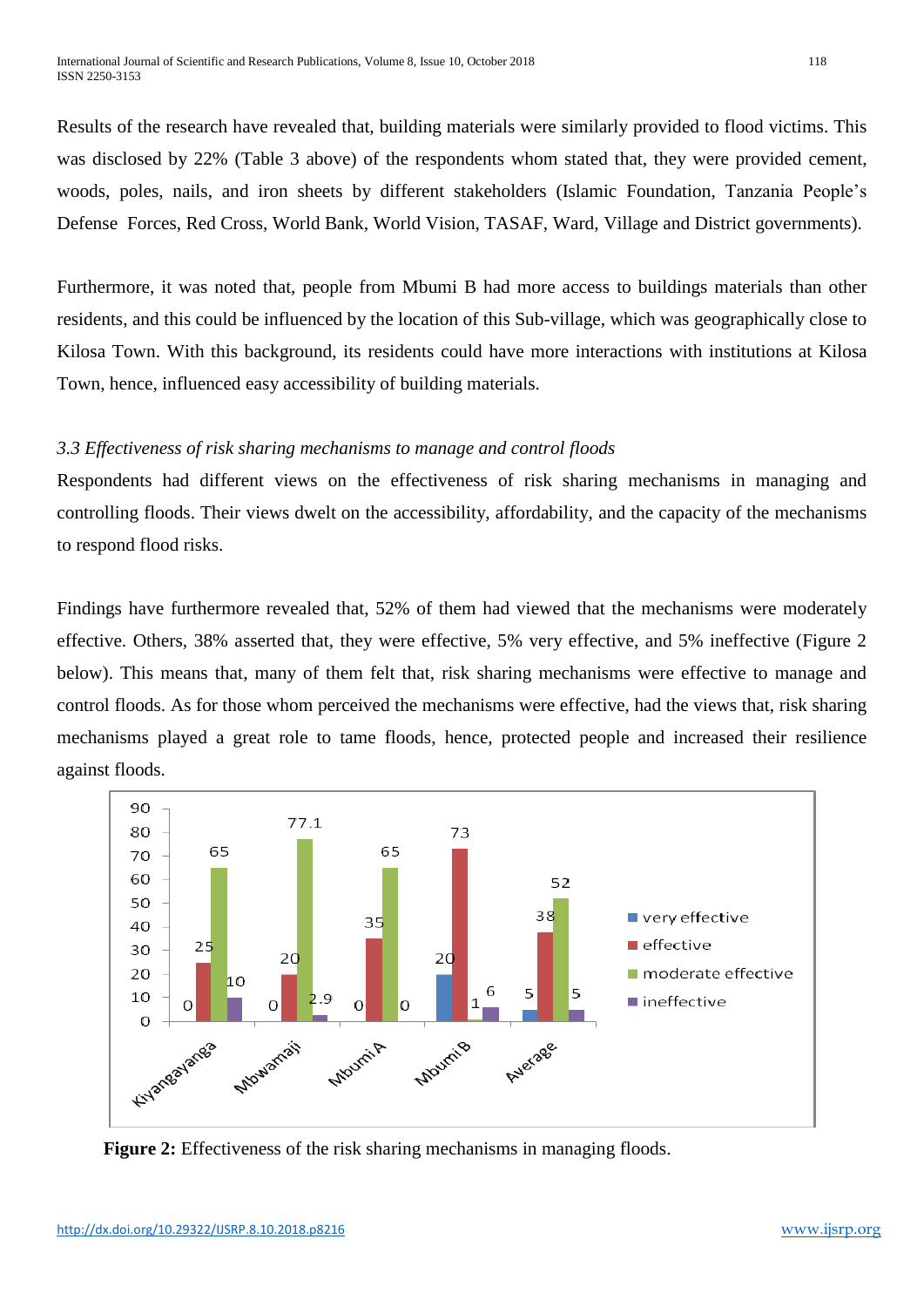Furthermore, the range of activities attempted by the local and the central government by including other stakeholders to curb floods in the study area were assessed. Results have showed different activities (Figure 3 below). These involved the constructions of embankments (by Tanzania People's Defense Forces), rehabilitation and restorations of broken roads and railways (by Kilosa Town Council and Tanzania Railway Limited). However, there were assessment of the damaged infrastructures, planting of trees and reeds alongside Mkondoa river to control erosion (by the Kilosa Town Council and other stakeholders), by providing food, shelter, clothes and medical items to flood victims, construction of temporal houses, and restriction of anthropogenic activities close to Mkondoa river.

Results have further disclosed that, 50% of the respondents reported the construction of terraces and contours, which controlled floods at the steep slopes (Figure 3 below). During field site visits, an embankment along Mkondoa River was observed in Mbumi A and Mbumi B villages.

The embankment was made purposively to block haphazard flows of the water from Mkondoa River to peoples' residents. As for terraces and contours, they were constructed at the steep slopes to reduce the speed of the water and to control soil erosion.



 **Figure 3:** Roles of risk sharing mechanisms.

Results have similarly indicated that, 29% of the respondents stated the plantation of reeds on the contours to control floods at the steep slopes. Elephant grasses, reeds, and sugar canes were also plated in the farmlands along the hill contours, to divert water to the sides of the steep slopes.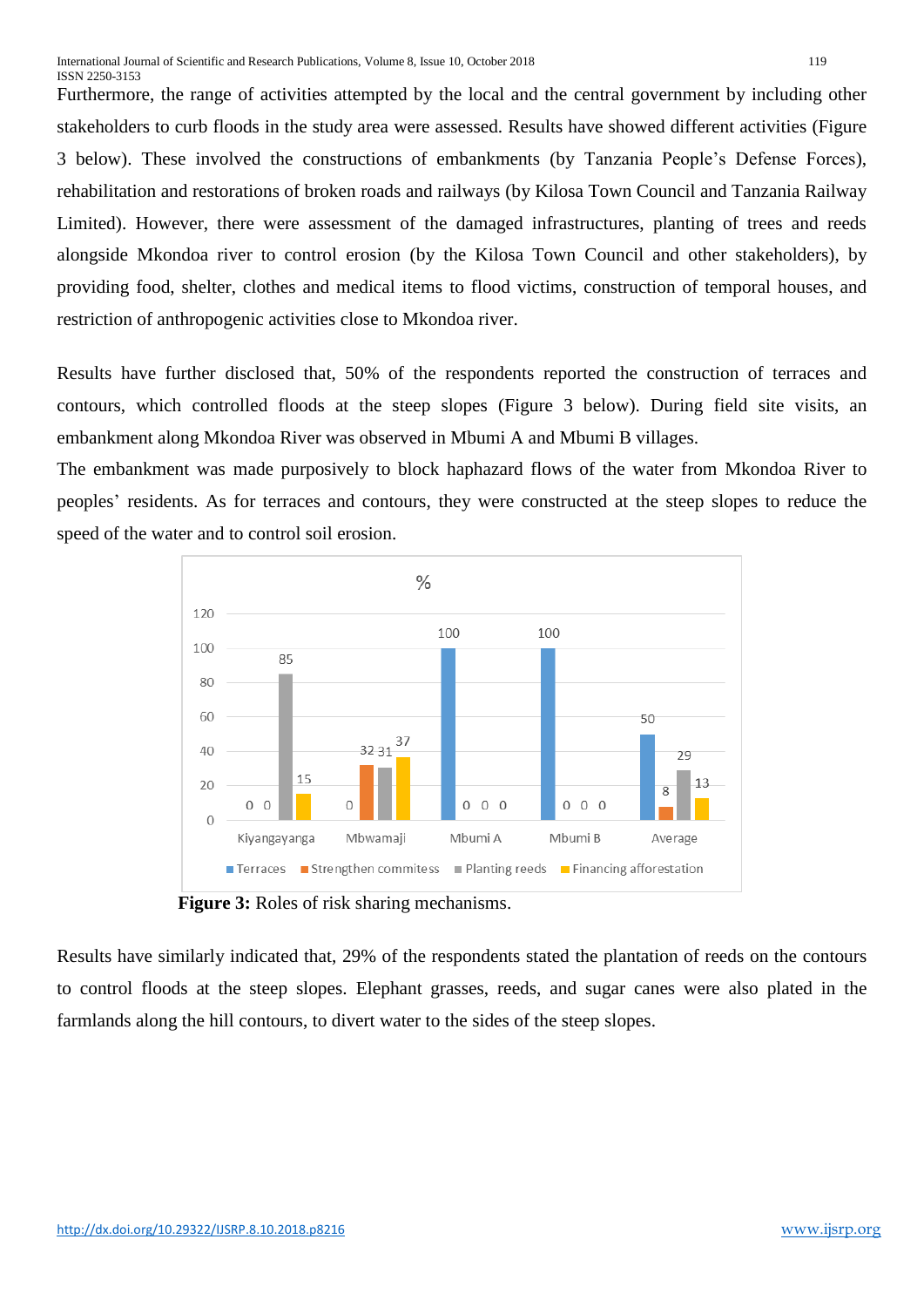

**Figure 4:** Flood control reeds *("Matete")* along river Mkondoa banks.

Out of the 13% of the respondents posited that, afforestation was done to control floods. It was observed that, trees were planted on hilly slopes and at the banks of Mkondoa River and other streams. The planting of trees was done by the local residents and private stakeholders including *Mkaa Endelevu* organization, while the afforestation aimed at reducing the velocity of water in the streams, surface run off, and soil erosion.

Nonetheless, some of them had viewed that, the above mechanisms were not effective. They said that, despite of those enthusiastic efforts (like planting of reeds and other trees), effects exacerbated by floods have been escalating and the ensuing consequences were becoming unbearable. Factors such as lack of monitoring and evaluation were identified as the cause of such unsuccessfulness. A Village Chairperson of Kiyangayanga argued:

*"Measures taken to ameliorate floods are not active due to inadequate funding from the government and private stakeholders. For this, some measures started and ended up unfinished''.*

## *3.4 Challenges faced risk sharing mechanisms*

A number of factors were identified to cause to the unsuccessfulness of risks sharing mechanisms. They include, poverty, lack of cooperation among stakeholders, unequal distribution of aids, relief items, poor leadership, and the lack of education on risk sharing mechanisms (Table 4 below).

| <b>Table 4:</b> Challenges hindered operation of risk sharing mechanism |                   |       |      |       |                |            |  |  |
|-------------------------------------------------------------------------|-------------------|-------|------|-------|----------------|------------|--|--|
| Sub-village                                                             | <b>Challenges</b> |       |      |       |                |            |  |  |
|                                                                         | P                 | PL    | LE   | LC    | <b>IR</b>      | <b>UDR</b> |  |  |
| Kiyangayanga                                                            | 45                | 5     | 15   | 10    | 15             | 10         |  |  |
| Mbwamaji                                                                | 34.3              | 11.4  | 2.9  | 22.9  | 17.1           | 11.4       |  |  |
| Mbumi A                                                                 | 20                | 15    | 10   | 25    | 15             | 15         |  |  |
| Mbumi B                                                                 | 46.6              | 6.7   | 13.3 | 6.7   | $\overline{0}$ | 26.7       |  |  |
| Average                                                                 | 36.475            | 9.525 | 10.3 | 16.15 | 11.775         | 15.775     |  |  |

P=Poverty, PLA=Poor leadership, LE=Lack of education, LC=Lack of cooperation, IR=Inadequate relief, UDR=Unequal distribution of relief.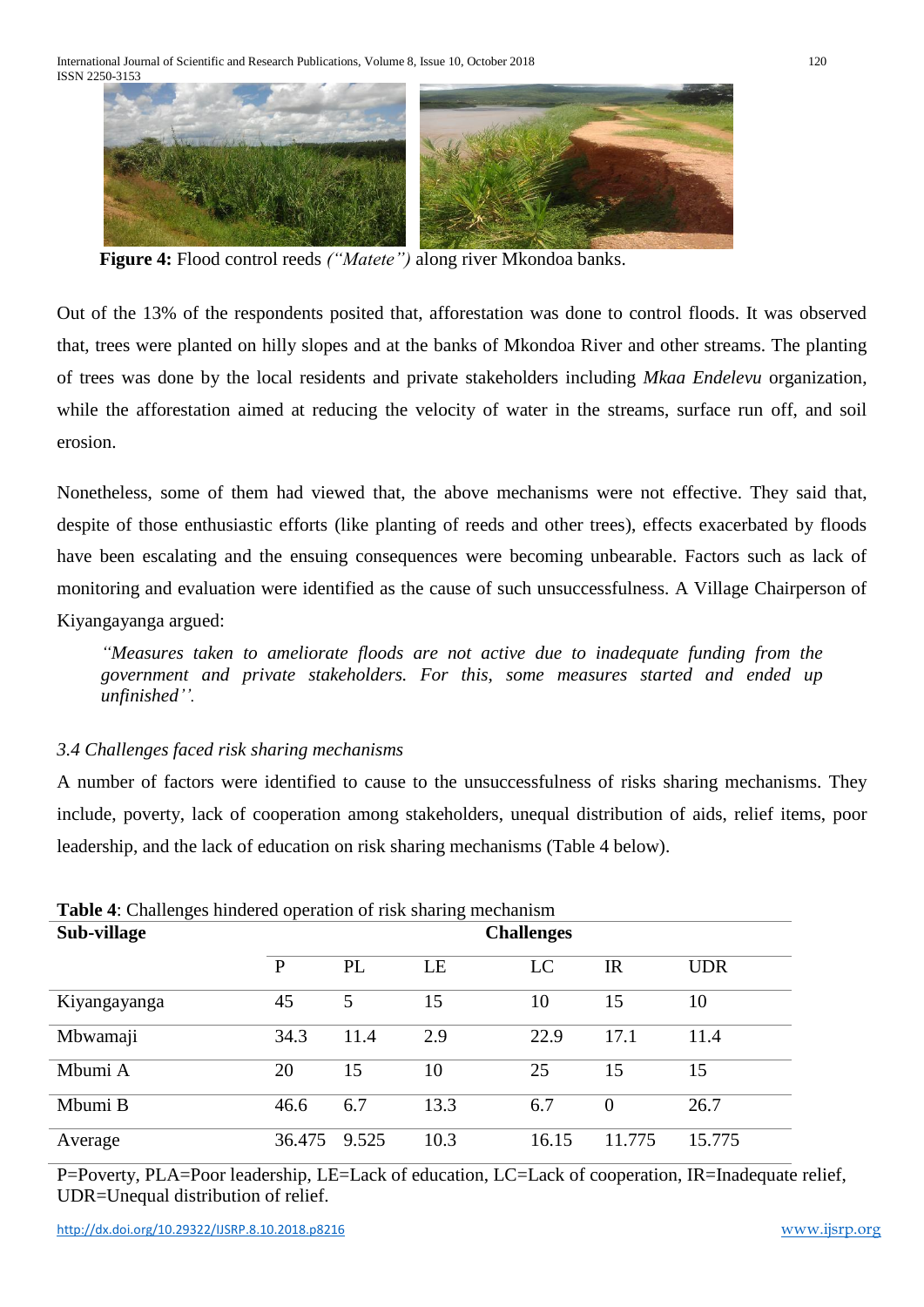Poverty was revealed by 36.475% of them as a challenge, which hindered the effective implementation of flood risk sharing mechanisms. Among other aspects, it was unveiled that, poverty confronted the provision of risk sharing mechanisms education. Also, it impeded the usage of formal mechanisms such as an insurance. Poverty similarly, pushed people whom failed to help each other due to deprived livelihood. This was supported by arguments of one of the respondents during focus group discussions who asserted that:

*"We are all poor, we can not help each other as floods affect all of us. So, everyone has to concentrate on recovery from the impacts by finding assistance from external community as all we are poor".*

Moreover, unequal distribution of relief items was an obstacle which was raised by 15.775% of the respondents. They argued that, leaders lacked transparency in the distribution of relief items. They went far to the extent that, as there was also a favoritism whereby some of the flood victims, did not get the amount/quantity of the allotted relief and some did not completely. Unequal distribution of reliefs left some of the flood victims in hard time to recover the impacts of floods. This was confirmed by the argument of the Village Heads of Mbwamaji during key informants' interviews that:

"*Some leaders are not patriotic, they have been distributing more reliefs to their relatives and friends, sometimes for personal gains and left many flood victims suffer from harsh impacts of floods without help".*

Furthermore, they argued that, reliefs which were offered to them were not enough to satisfy their needs. It was disclosed that, the local government and other stakeholders provided foods and shelters items which meant for temporary recovery. One of the respondents corroborated that:

*"The assistance has not been suffice. For example, you are given two pieces of wood and five iron sheets, how will you build or repair a house?''.*

This was further echoed by one of the key informants, a representative of the Disaster Management Committee from Kiyangayanga Village that:

*"The satisfaction of the aids/reliefs to manage and control floods is moderate but at least, people receive and share a little help which has been provided".*

Moreover, lack of education on risk sharing mechanisms, was another challenge confounded effective operation of risk sharing mechanisms. Respondents revealed that, they lacked education of formal mechanisms like insurance. They did not understand even how to access them. Kilosa District Disaster Management Coordinator disclosed that:

*"People lack education about risk sharing mechanisms, especially the formal ones like an insurance. They even did not know how to access them and how they functions in disasters, particularly floods".*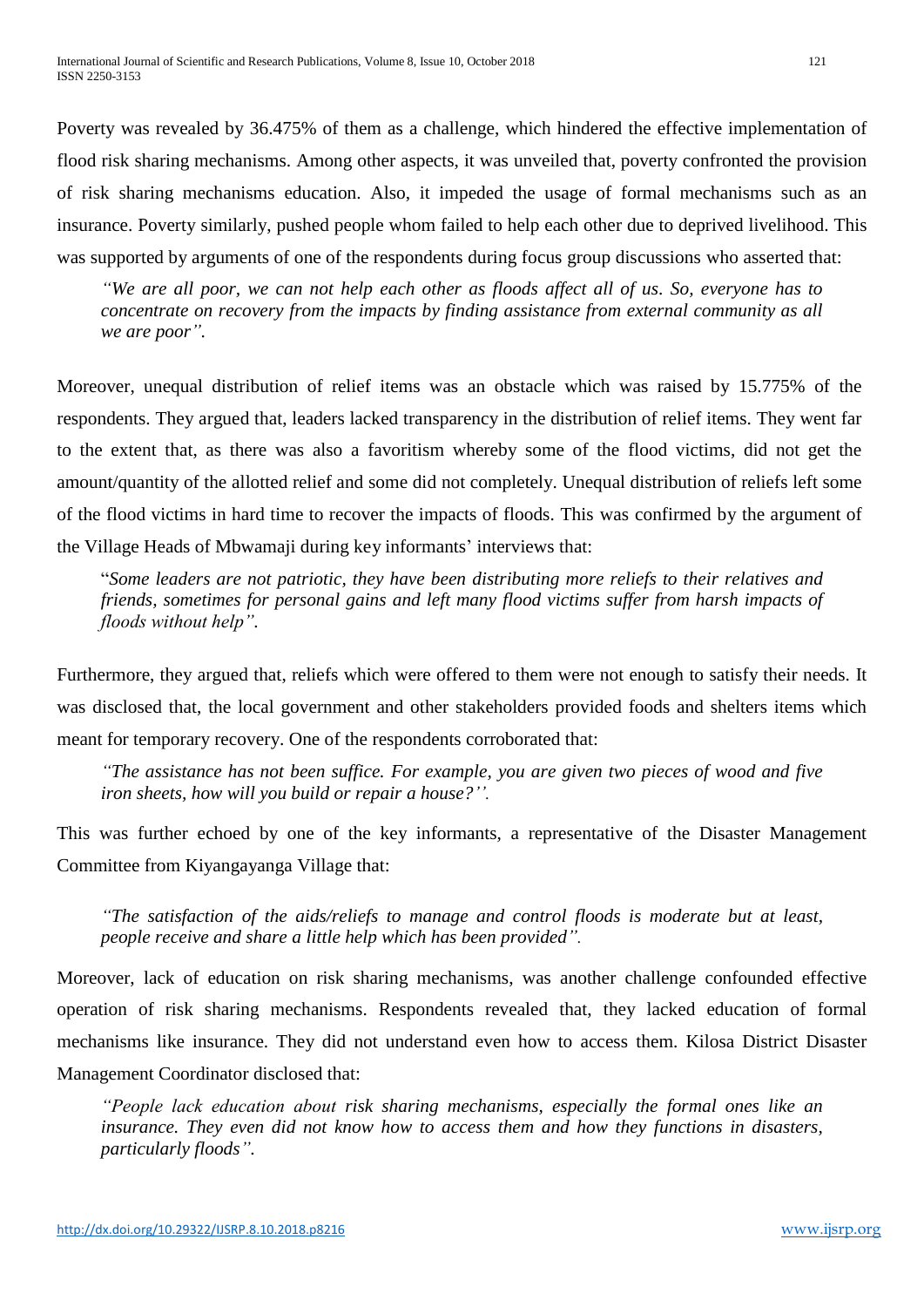The preceding discussion has shown that, education was associated with the lack of the operation of formal risk mechanisms. This situation could be in place as many of the surveyed respondents were found to have a primary school education (Table 2 above). A few of them had attained secondary school education. Such moderate level of literacy, could have the limited of understanding formal risk sharing mechanisms, such as an index-based insurance, catastrophe bonds, and micro-insurance.

Poor leadership was also contributed to shortfalls in flood risk sharing mechanisms. Respondents blamed the existed local government leaders that, they lacked cooperation with flood victims, they were blamed for being the source of misunderstandings due to their favoritisms and the tendency of using reliefs for personal gains. This was confirmed by District Disaster Management Coordinator that:

*"Problems arise between the community and local leaders due to unequal distribution of reliefs and failure, to manage conflicts arise during relief distribution".*

Furthermore, some leaders were reported to be weak to stand for the by-laws enacted to control the activities, which carried a proximity to the banks of the rivers. However, an interview with Mbumi Ward Executive Officer, shoots blames to the local people in repudiating by-laws in place. He put a way forward that:

*"Local people should respect by-laws which are in place, and stop pretending that, they do not understand what they have been told or directed by their leaders to stop practicing activities which influenced flooding".*



**Figure 5:** A poster prohibiting to cultivate or building within100m from the river and 30m from the railway reserve.

# **4. Conclusion**

Disasters risks are challenging to manage, particularly through formal mechanisms which are often high. Results of the study have revealed that, only informal risk sharing mechanisms were used to manage and control floods. As for the formal ones, they were not in place, partly due to lack of education and poverty. The informal risk sharing mechanisms in place were moderately effective to manage risks exacerbated by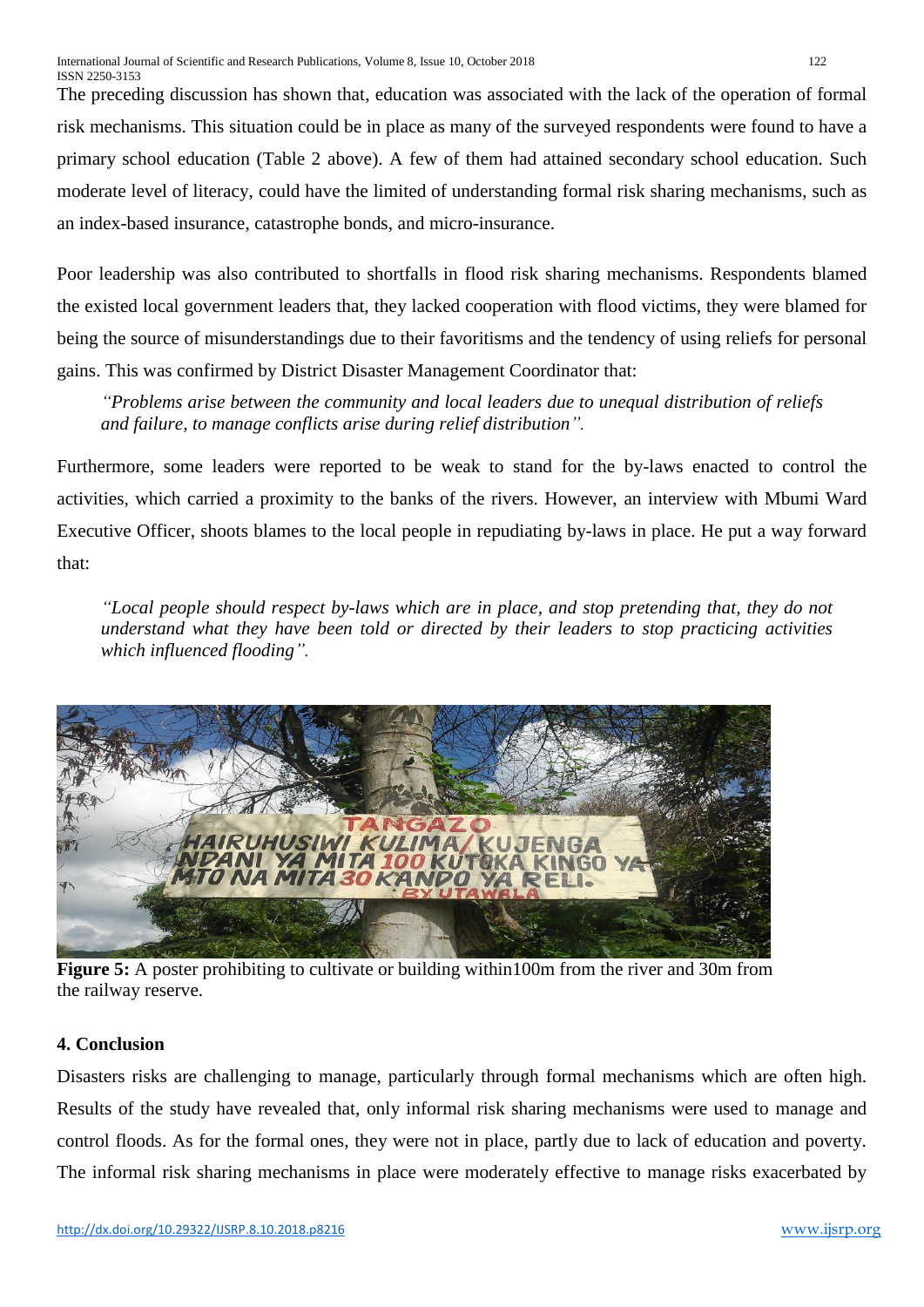floods. The informal risk sharing mechanisms also were associated with challenges in the study area, emanated from the environmental, political, economic, and social settings.

To make informal risk sharing mechanisms effective, this study suggests that, leaders and members of the disaster management committees, should have a background in disaster management, to have auditing of the aids/reliefs offered to manage floods, local leaders have to be patriot, transparent and ethical in organizing and distributing aids, as well as strengthening cooperation among public and private stakeholders, whom assisted flood victims. Regarding the formal mechanisms, it is suggested that, stakeholders have to invest on educating people about the usefulness of them in curbing flood risks.

## **References**

Bates, B. Kundzewicz, S. & Palutikof, J. (Eds). (2008). Climate change and water. Technical Paper of the Intergovernmental Panel on Climate Change. Geneva, Switzerland.

European Commission (2010). Project approach of Resettlement of people displaced by floods in Kilosa District, Tanzania/EDF/2010/0022-909.

Global Environmental Change and Human Security, (2008). Disaster Risk Reduction, Climate Change Adaptation and Human Security.

Intergovernmental Panel on Climate Change, (2012). Managing the Risks of Extreme Events and Disasters to Advance Climate Change Adaptation. In a Special Report of Working Groups I and II of the Intergovernmental Panel on Climate Change.

Julie, D. (2008). Local Knowledge on Flood Preparedness: Examples from Nepal and Pakistan, Good Practices and Lessons Learned from Experiences in the Asia Pacific Region.

Kilosa District Council, (2010). Socio-economic, political, and environmental status. Internal document. Kilosa District Council, Morogoro Region.

Maringo, A. (2014). Research on the history of floods in Kilosa District. Unpublished report. Kilosa District council.

Noralene U. & Rajib S. (2008). Shaped by Wind and Typhoon: The Indigenous Knowledge of the Ivatans in the Batanes Islands, Philippines, Good Practices and Lessons Learned from Experiences in the Asia Pacific Region. Bangkok.

Ringo, J., Luvinga, K., Morsardi L., Omary, I., Mayengo, G., & Kawonga, S. (2016). Indigenous Knowledge in Flood Management and Control in Kilosa District, Tanzania. *International journal of marine, atmospheric and earth's science*, 4(1). Modern scientific Press, Florida, USA.

Steitz J. & Nyangena W, (2009). Economic Impact of Climate Change in the East African Community.

Stern, N. (2007). The Economics of Climate Change: The Stern Review. Cambridge: Cambridge University Press.

Surminski, S. & D. Oramas-Dort, (2013). Flood Insurance Schemes and Climate Adaptation in Developing Countries. *International Journal of Disaster Risk Reduction.*